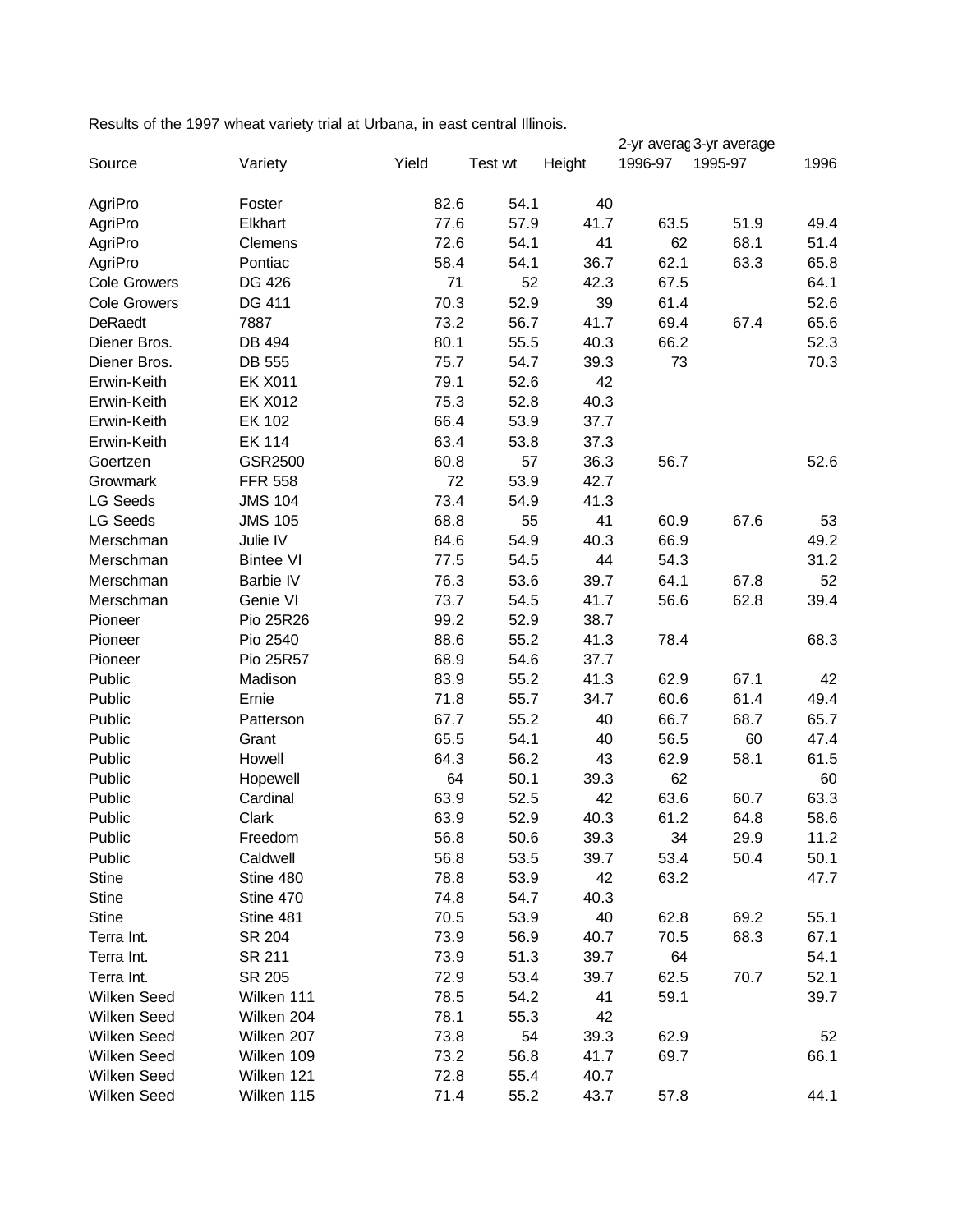| Average  | 72.9 | 54.6 | 40.6 |
|----------|------|------|------|
| LSD 0.10 | 7.2  | 2.6  | 1.3  |
| CV, %    | 7.3  | 3.5  | 2.4  |